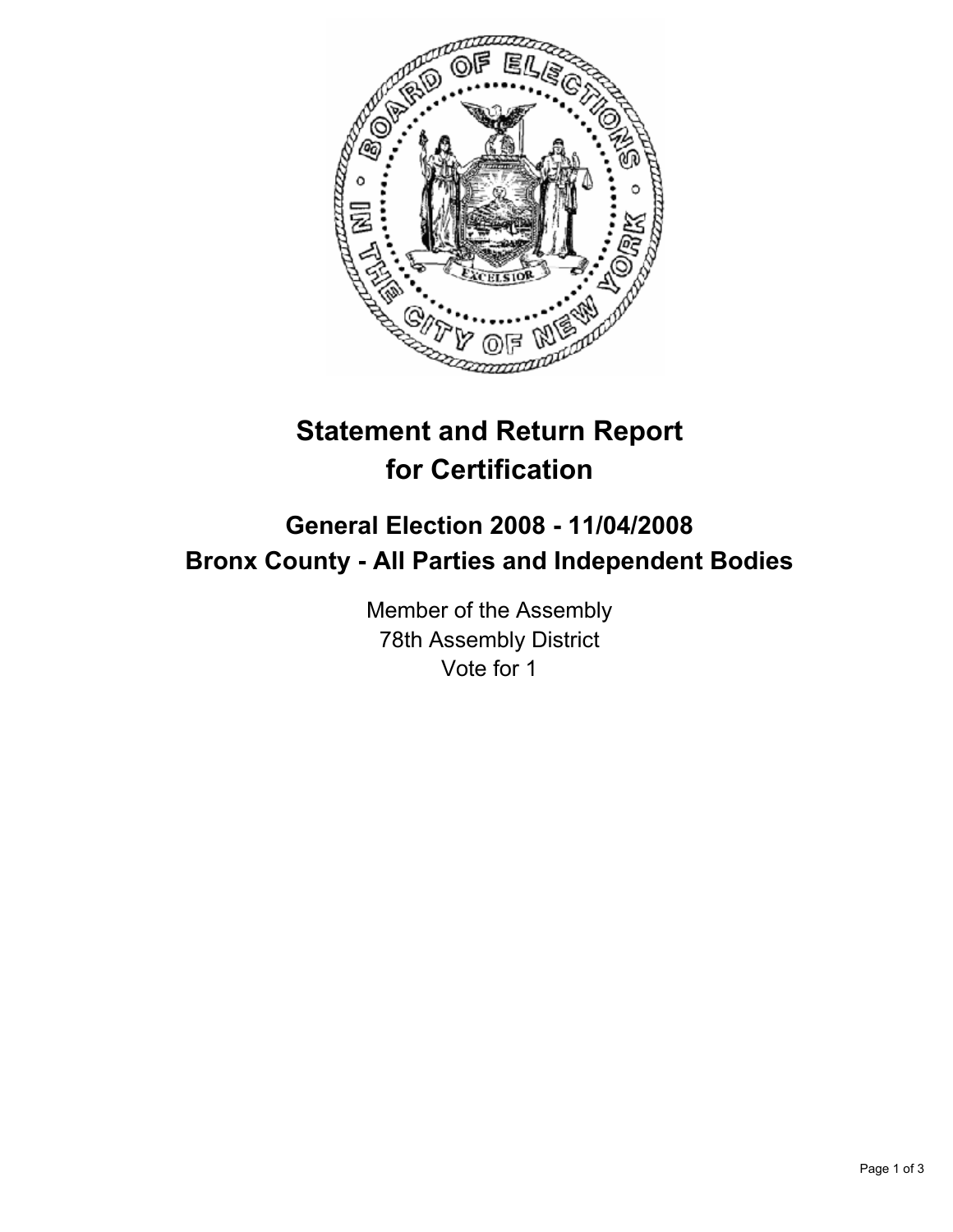

## **Assembly District 78**

| PUBLIC COUNTER                  | 24,852 |
|---------------------------------|--------|
| <b>EMERGENCY</b>                | 123    |
| ABSENTEE/MILITARY               | 512    |
| AFFIDAVIT                       | 1,678  |
| <b>Total Ballots</b>            | 27,286 |
| <b>JOSE RIVERA (DEMOCRATIC)</b> | 18,452 |
| JOSE A TORRES (REPUBLICAN)      | 1,464  |
| JOSE A TORRES (INDEPENDENCE)    | 237    |
| ROBERT LUPO II (CONSERVATIVE)   | 222    |
| <b>Total Votes</b>              | 20,375 |
| Unrecorded                      | 6.911  |